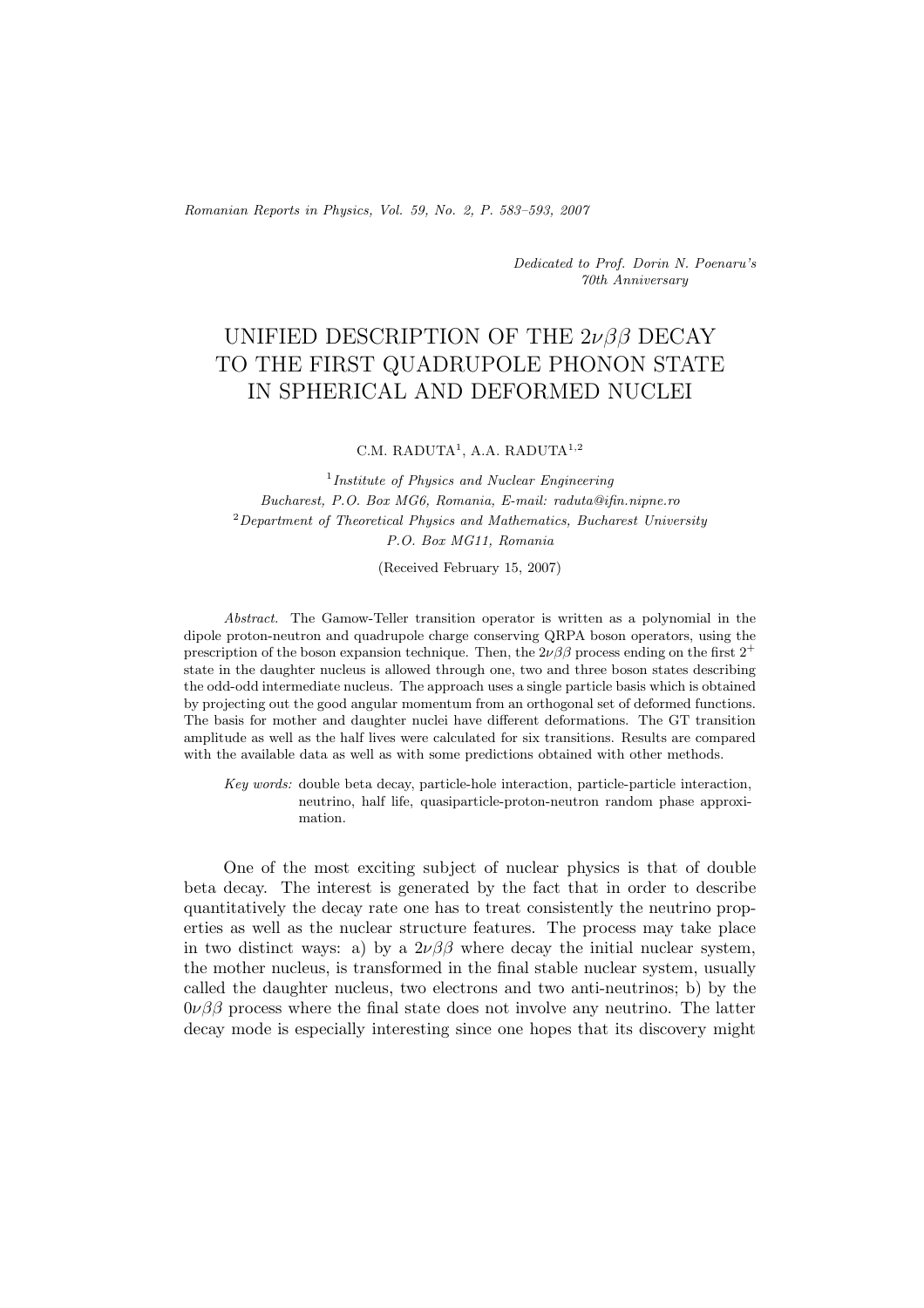provide a definite answer to the question whether the neutrino is a Majorana or a Dirac particle. The contributions over several decades have been reviewed by many authors. [1, 2, 3, 4, 5, 6].

Although none of the double beta emitters is a spherical nucleus most formalisms use a single particle spherical basis.

In the middle of 90's we treated the  $2\nu\beta\beta$  process in a pnQRPA formalism using a projected spherical single particle basis which resulted in having a unified description of the process for spherical and deformed nuclei [7, 8]. Recently the single particle basis [9, 10] has been improved by accounting for the volume conservation while the mean field is deformed [11, 12]. The improved basis has been used for describing quantitatively the double beta decay rates as well as the corresponding half lives [13, 14]. The results were compared with the available data as well as with the predictions of other formalisms. The manners in which the physical observable is influenced by the nuclear deformations of mother and daughter nuclei are in detail commented. Two features of the deformed basis are essential: a) the single particle energy levels do not exhibit any gap; b) the pairing properties of the deformed system are different from those of spherical system. These two aspects of the deformed nuclei affect the overlap matrix of the pnQRPA states of mother and daughter nuclei. Moreover, considering the Gamow-Teller (GT) transition operator in the single particle-space generated by the deformed mean-field, one obtains an inherent renormalization with respect to the one acting in a spherical basis.

In Ref. [15] we studied the higher pnQRPA effects on the GT transition amplitude, by means of the boson expansion technique for a spherical single particle basis. Considering higher order boson expansion terms in the transition operator, significant corrections to the GT transition amplitude are obtained especially when the strength of the two body particle-particle  $(pp)$ interaction approaches its critical value where the lowest dipole energy is vanishing. As we showed in the quoted reference, there are transitions which are forbidden at the pnQRPA level but allowed once the higher pnQRPA corrections are included. An example of this type is the  $2\nu\beta\beta$  decay leaving the daughter nucleus in a collective excited state  $2^+$ . The electrons resulting in this process can be distinguished from the ones associated to the ground to ground transition by measuring, in coincidence, the gamma rays due to the transition  $2^+ \rightarrow 0^+$  in the daughter nucleus [16].

The aim of this work is to study the double beta decay  $0^+ \rightarrow 2^+$  where  $0^+$  is the ground state of the emitter while  $2^+$  is a single quadrupole phonon state describing the daughter nucleus. The adopted procedure is the boson expansion method as formulated in our previous paper [15] but using a projected spherical single particle basis.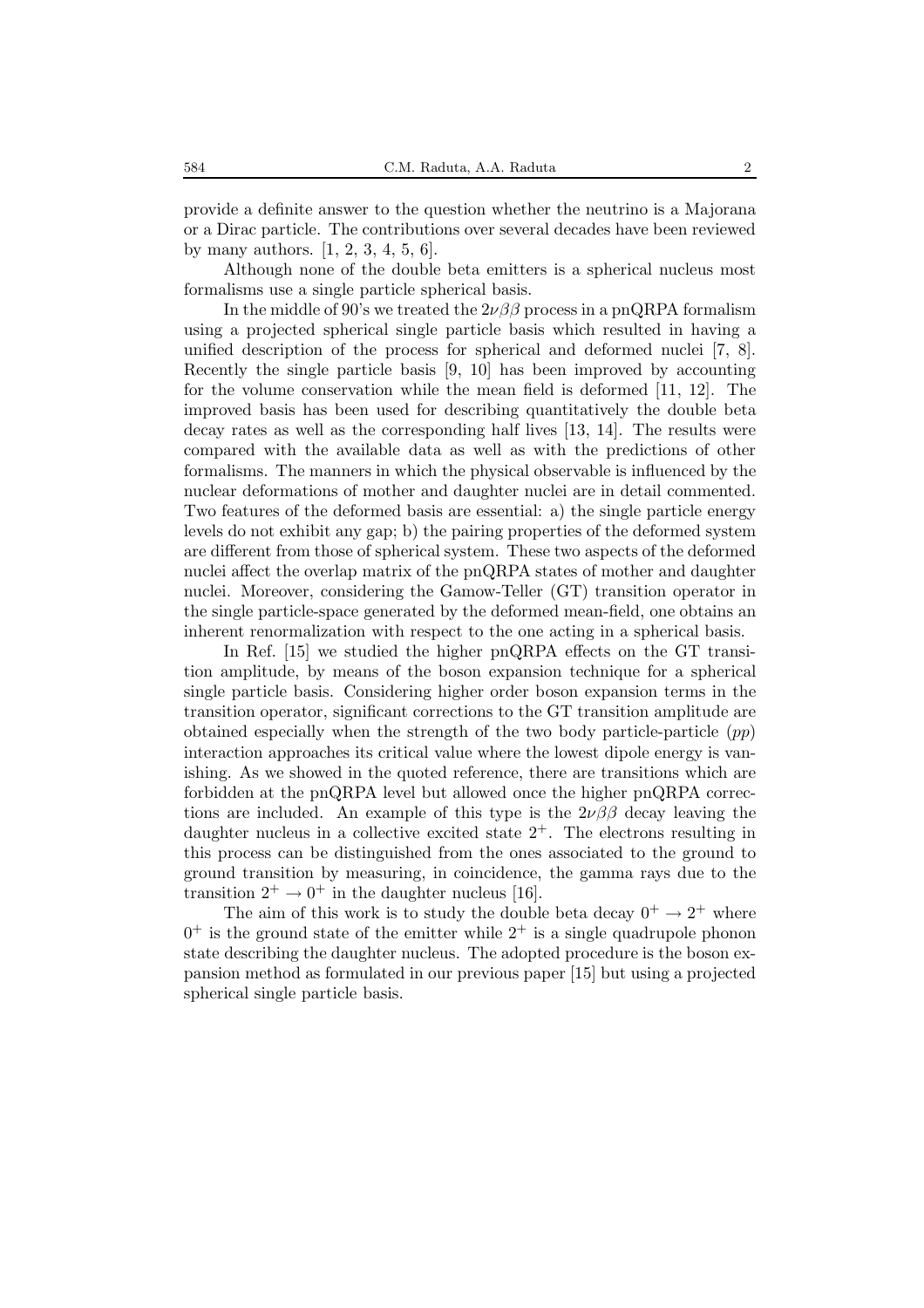In order to fix the necessary notations and to be self-contained, in the present work we describe briefly the main ideas underlying the construction of the projected single particle basis. The single particle mean field is determined by a particle-core Hamiltonian:

$$
\tilde{H} = H_{sm} + H_{core} - M\omega_0^2 r^2 \sum_{\lambda = 0,2} \sum_{-\lambda \le \mu \le \lambda} \alpha_{\lambda\mu}^* Y_{\lambda\mu},\tag{1}
$$

where  $H_{sm}$  denotes the spherical shell model Hamiltonian while  $H_{core}$  is a harmonic quadrupole boson  $(b^+_\mu)$  Hamiltonian associated to a phenomenological<br>core. The interaction of the two subsystems is accounted for by the third term core. The interaction of the two subsystems is accounted for by the third term of the above equation, written in terms of the shape coordinates  $\alpha_{00}, \alpha_{2\mu}$ . The quadrupole shape coordinates and the corresponding momenta are related to the quadrupole boson operators by the canonical transformation:

$$
\alpha_{2\mu} = \frac{1}{k\sqrt{2}} (b_{2\mu}^{\dagger} + (-)^{\mu} b_{2,-\mu}), \quad \pi_{2\mu} = \frac{ik}{\sqrt{2}} ((-)^{\mu} b_{2,-\mu}^{\dagger} - b_{2\mu}), \tag{2}
$$

where  $k$  is an arbitrary  $C$  number. The monopole shape coordinate is determined from the volume conservation condition. In the quantized form, the result is:

$$
\alpha_{00} = \frac{1}{2k^2\sqrt{\pi}} \left[ 5 + \sum_{\mu} (2b_{\mu}^{\dagger}b_{\mu} + (b_{\mu}^{\dagger}b_{-\mu}^{\dagger} + b_{-\mu}b_{\mu})(-)^{\mu}) \right]. \tag{3}
$$

Averaging H on the eigenstates of  $H_{sm}$ , hereafter denoted by  $|nljm\rangle$ , one obtains a deformed boson Hamiltonian whose ground state is, in the harmonic limit, described by a coherent state

$$
\Psi_g = \exp[d(b_{20}^+ - b_{20})]|0\rangle_b,
$$
\n(4)

with  $|0\rangle_b$  standing for the vacuum state of the boson operators and d a real parameter which simulates the nuclear deformation. On the other hand, the average of H on  $\Psi_q$  is similar to the Nilsson Hamiltonian [17]. Due to these properties, it is expected that the best trial functions to generate a spherical basis are:

$$
\Psi_{nlj}^{pc} = |nljm\rangle \Psi_g. \tag{5}
$$

 $\Psi_{nlj}^{pc} = |nljm\rangle \Psi_{g}.$ <br>The projected states are obtained by acting on these deformed states with the projection operator

$$
P_{MK}^{I} = \frac{2I+1}{8\pi^2} \int D_{MK}^{I}^{*}(\Omega) \hat{R}(\Omega) d\Omega.
$$
 (6)

The subset of projected states:

$$
\Phi_{nlj}^{IM}(d) = \mathcal{N}_{nlj}^{I} P_{MI}^{I}[|nljI\rangle \Psi_{g}] \equiv \mathcal{N}_{nlj}^{I} \Psi_{nlj}^{IM}(d),\tag{7}
$$

are orthogonal with the normalization factor denoted by  $\mathcal{N}_{nlj}^I$ .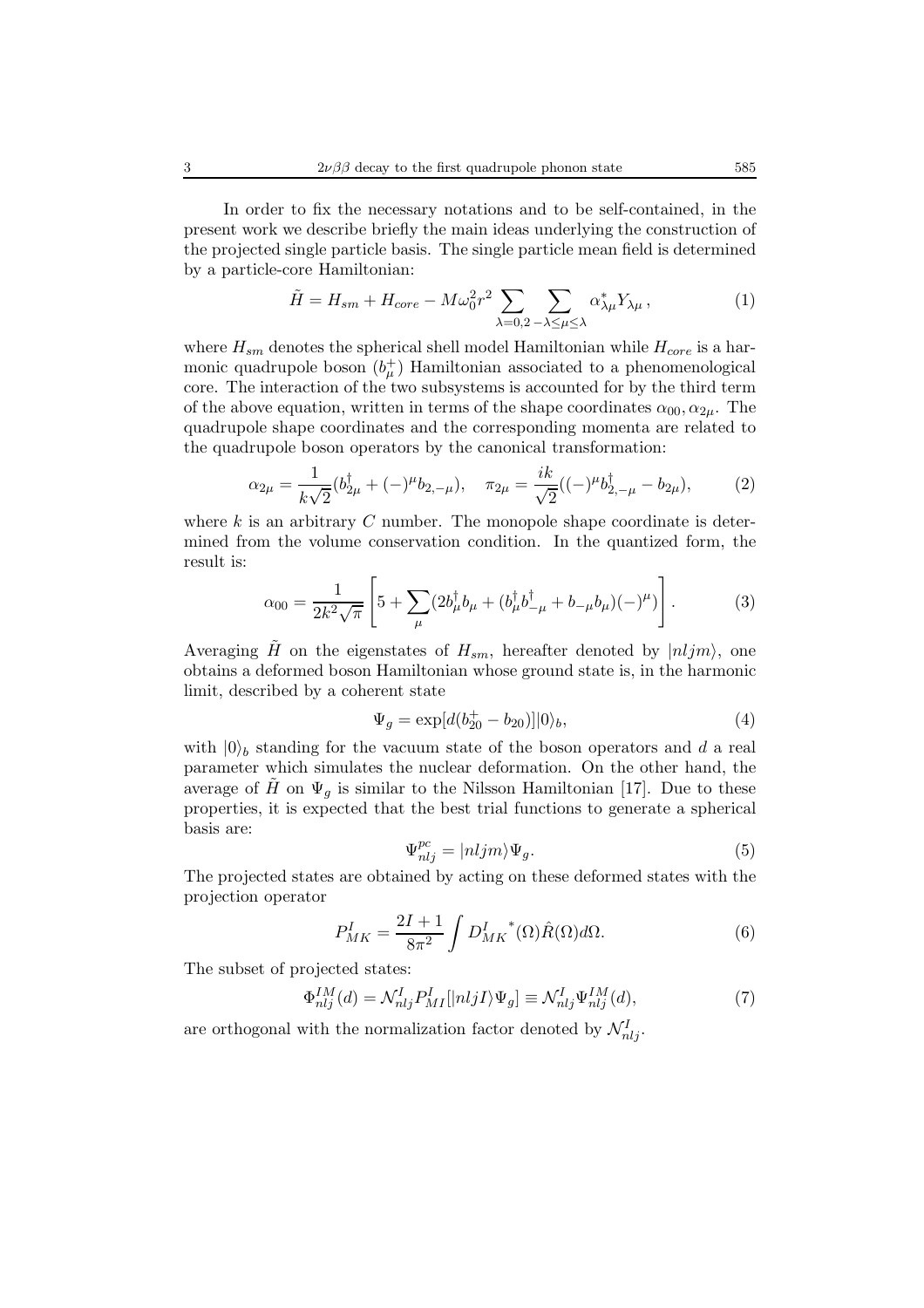Although the projected states are associated to the particle-core system, they can be used as a single particle basis. Indeed, when a matrix element of a particle like operator is calculated, the integration on the core collective coordinates is performed first, which results in obtaining a final factorized expression: one factor carries the dependence on deformation and one is a spherical shell model matrix element.

The single particle energies are approximated by the average of the particle-core Hamiltonian  $H' = \tilde{H} - H_{core}$  on the projected spherical states defined by Eq. (7):

$$
\epsilon_{nlj}^{I} = \langle \Phi_{nlj}^{IM}(d) | H' | \Phi_{nlj}^{IM}(d) \rangle. \tag{8}
$$

The off-diagonal matrix elements of  $H'$  is ignored at this level. Their contribution is however considered when the residual interaction is studied.

As shown in Ref. [9], the dependence of the new single particle energies on deformation is similar to that shown by the Nilsson model [17]. The quantum numbers in the two schemes are however different. Indeed, here we generate from each j a multiplet of  $(2j+1)$  states distinguished by the quantum number I, which plays the role of the Nilsson quantum number  $\Omega$  and runs from  $1/2$ to  $j$  and moreover the energies corresponding to the quantum numbers  $K$  and  $-K$  are equal to each other. On the other hand, for a given I there are  $2I + 1$ degenerate sub-states while the Nilsson states are only double degenerate. As explained in Ref. [9], the redundancy problem can be solved by changing the normalization of the model functions:

$$
\langle \Phi_{\alpha}^{IM} | \Phi_{\alpha}^{IM} \rangle = 1 \Longrightarrow \sum_{M} \langle \Phi_{\alpha}^{IM} | \Phi_{\alpha}^{IM} \rangle = 2. \tag{9}
$$

Due to this weighting factor the particle density function is providing the consistency result that the number of particles which can be distributed on the  $(2I + 1)$  sub-states is at most 2, which agrees with the Nilsson model. Here  $\alpha$  stands for the set of shell model quantum numbers  $nlj$ . Due to this normalization, the states  $\Phi_{\alpha}^{I,M}$  used to calculate the matrix elements of a given<br>converter should be multiplied with the weighting factor  $\sqrt{2/(2I+1)}$ operator should be multiplied with the weighting factor  $\sqrt{2/(2I+1)}$ .

Finally, we recall a fundamental result, obtained in Ref. [12], concerning the product of two projected states, which comprises a product of two core components. Therein we have proved that the matrix elements of a two body interaction corresponding to the present scheme are very close to the matrix elements corresponding to spherical states projected from a deformed state consisting of two spherical single particle states times a single collective core wave function. The small discrepancies of the two types of matrix elements could be washed out by using slightly different strengths for the two body interaction in the two methods.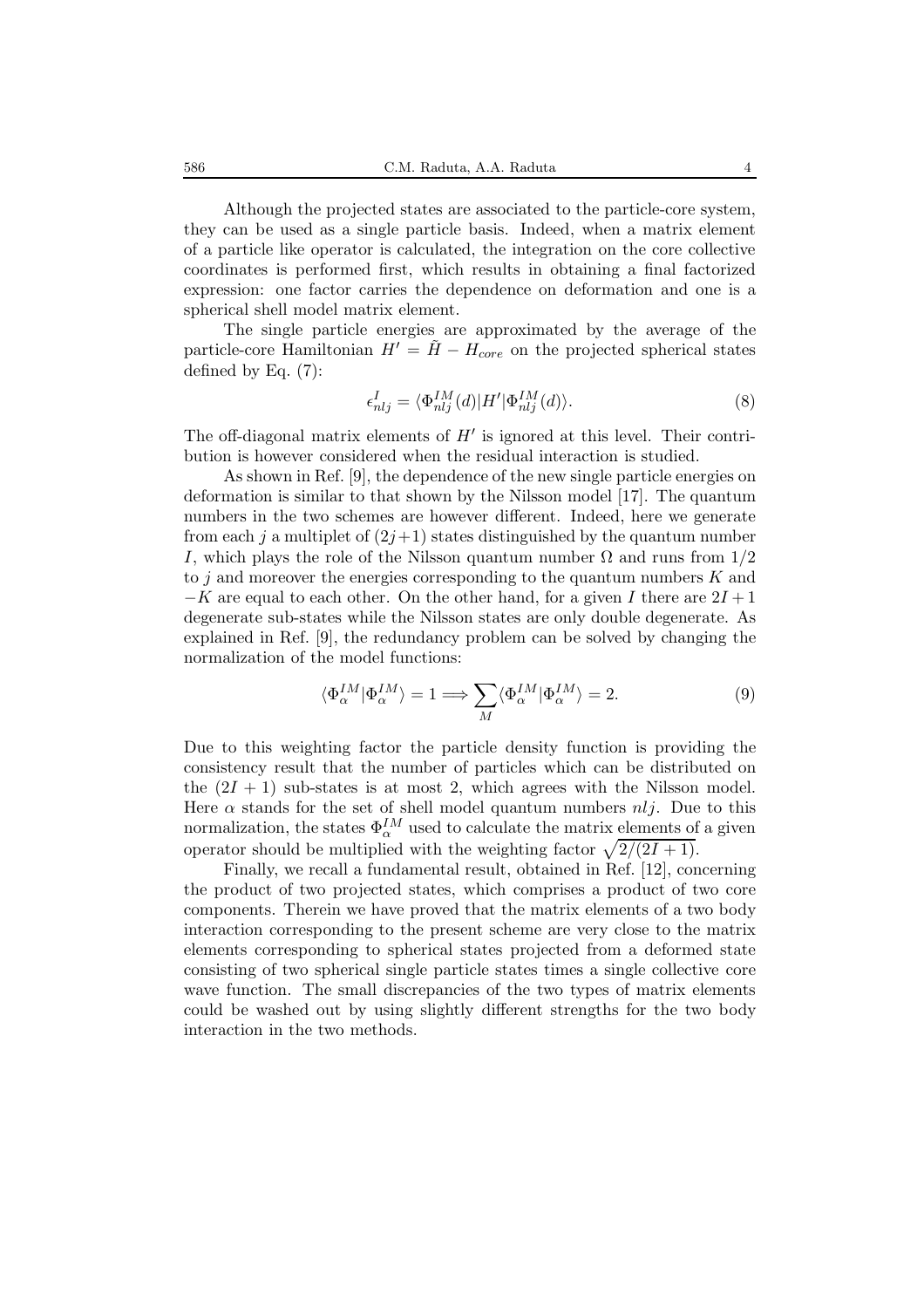As we already stated, in the present work we are interested to describe the Gamow-Teller two neutrino double beta decay of an even-even deformed nucleus. In our treatment the Fermi transitions, contributing about 20% to the total rate, and the "forbidden" transitions are ignored, which is a reasonable approximation for the two neutrino double beta decay in medium and heavy nuclei. The  $2\nu\beta\beta$  process is conceived as two successive single  $\beta^-$  virtual transitions. The first transition connects the ground state of the mother nucleus to a magnetic dipole state  $1^+$  of the intermediate odd-odd nucleus which subsequently decays to the first state  $2^+$  of the daughter nucleus. The second leg of the transition is forbidden within the pnQRPA approach but non-vanishing within a higher pnQRPA approach [15]. The states, involved in the  $2\nu\beta\beta$  process are described by the following many body Hamiltonian:

$$
H = \sum \frac{2}{2I+1} (\epsilon_{\tau\alpha I} - \lambda_{\tau\alpha}) c_{\tau\alpha IM}^{\dagger} c_{\tau\alpha IM} - \sum \frac{G_{\tau}}{4} P_{\tau\alpha I}^{\dagger} P_{\tau\alpha I'} + 2\chi \sum \beta_{\mu}^{-} (pn) \beta_{-\mu}^{+} (p'n') (-)^{\mu} - 2\chi_{1} \sum P_{1\mu}^{-} (pn) P_{1,-\mu}^{+} (p'n') (-)^{\mu} \quad (10) - \sum_{\tau,\tau'=p,n} X_{\tau,\tau'} Q_{\tau} Q_{\tau'}^{\dagger}.
$$

The operator  $c_{\tau\alpha IM}^{\dagger}(c_{\tau\alpha IM})$  creates (annihilates) a particle of type  $\tau(= p, n)$ <br>in the state  $\Phi_{\alpha}^{IM}$ , when acting on the vacuum state  $|0\rangle$ . In order to simplify<br>the notations hereafter the set of quantum nu the notations, hereafter the set of quantum numbers  $\alpha(=nlj)$  will be omitted. The two body interaction consists of three terms, the pairing, the dipole-dipole particle hole  $(ph)$  and the particle-particle  $(pp)$  interactions. The corresponding strengths are denoted by  $G_{\tau}$ ,  $\chi$ ,  $\chi$ <sub>1</sub>, respectively. All of them are separable interactions, with the factors defined by the following expressions:

$$
P_{\tau I}^{\dagger} = \sum_{M} \frac{2}{2I+1} c_{\tau IM}^{\dagger} c_{\tau IM}^{\dagger},
$$
  
\n
$$
\beta_{\mu}^{-}(pn) = \sum_{M,M'} \frac{\sqrt{2}}{\hat{I}} \langle pIM|\sigma_{\mu}|nI'M'\rangle \frac{\sqrt{2}}{\hat{I}'} c_{pIM}^{\dagger} c_{nI'M'},
$$
  
\n
$$
P_{1\mu}^{-}(pn) = \sum_{M,M'} \frac{\sqrt{2}}{\hat{I}} \langle pIM|\sigma_{\mu}|nI'M'\rangle \frac{\sqrt{2}}{\hat{I}'} c_{pIM}^{\dagger} c_{nI'M'}^{\dagger},
$$
  
\n
$$
Q_{2\mu}^{(\tau)} = \sum_{i,k} q_{ik}^{(\tau)} (c_{i}^{\dagger} c_{k})_{2\mu}, \quad q_{ik}^{(\tau)} = \sqrt{\frac{2}{2I_{k}+1}} \langle I_{i}||r^{2}Y_{2}||I_{k}\rangle.
$$
\n(11)

The remaining operators from Eq. (10) can be obtained from the above operators, by hermitian conjugation.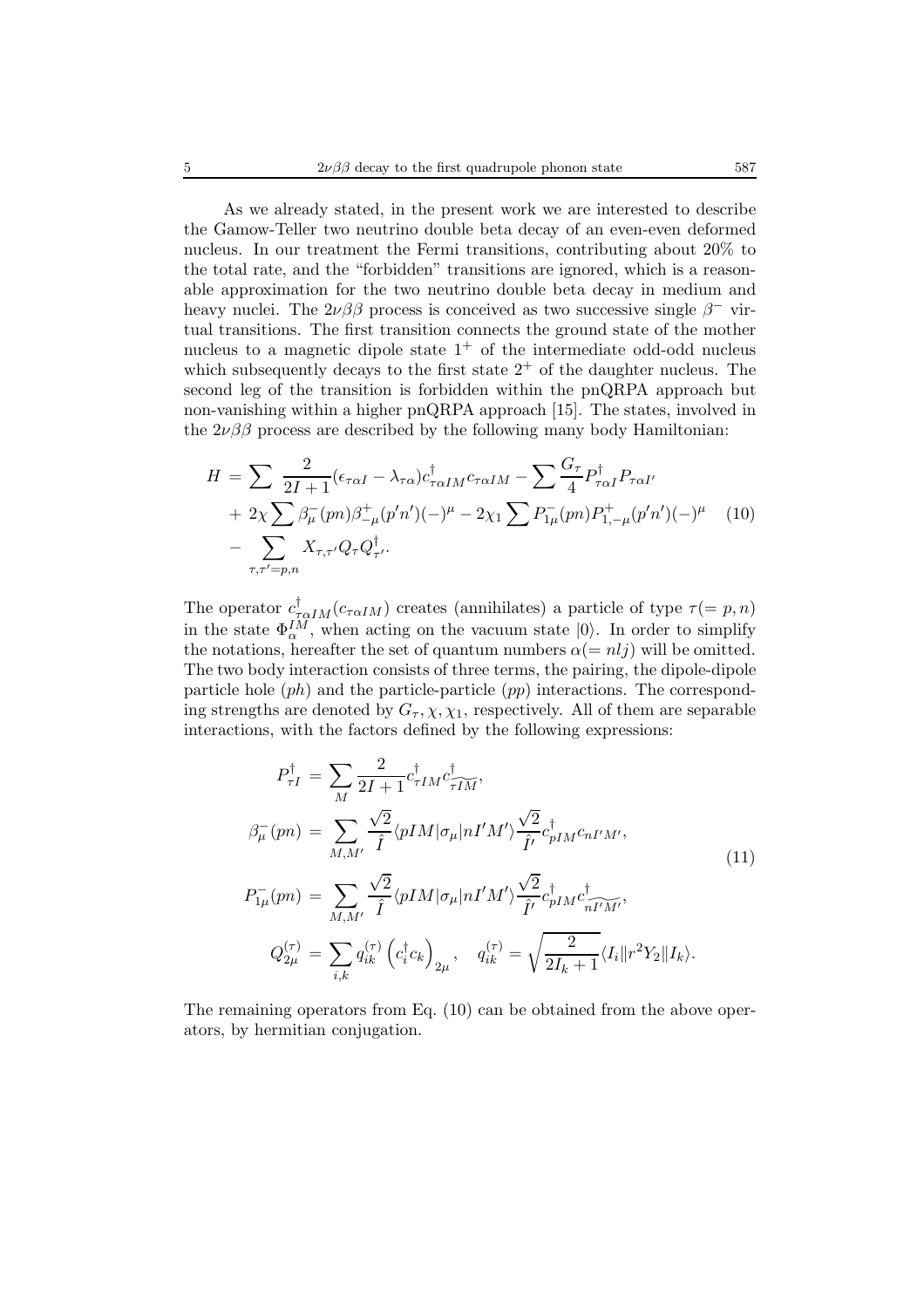The one body term and the pairing interaction terms are treated first through the standard BCS formalism and consequently replaced by the quasiparticle one body term  $\sum_{\tau IM} E_{\tau} a_{\tau IM}^{\dagger} a_{\tau IM}$ . In terms of quasiparticle creation  $(a^{\dagger}_{\tau IM})$  and annihilation  $(a_{\tau IM})$  operators, related to the particle operators<br>by means of the Bogoliuboy-Valatin transformation, the two body interaction by means of the Bogoliubov-Valatin transformation, the two body interaction terms, involved in the model Hamiltonian, can be expressed just by replacing the operators (3.2) by their quasiparticle images. Thus, the Hamiltonian terms describing the quasiparticle correlations become a quadratic expression in the dipole and quadrupole two quasiparticles and quasiparticle density operators:

$$
A_{1\mu}^{\dagger}(pn) = \sum_{m_p, m_n} C_{m_p}^{I_p I_n}{}_{m_n}^{n} \mu a_{pI_p m_p}^{\dagger} a_{nI_n m_n}^{\dagger},
$$
  
\n
$$
B_{1\mu}^{\dagger}(pn) = \sum_{m_p, m_n} C_{m_p}^{I_p I_n}{}_{m_n}^{n} \mu a_{pI_p m_p}^{\dagger} a_{nI_n m_n} (-)^{I_n - m_n},
$$
  
\n
$$
A_{2\mu}^{\dagger}(\tau \tau') = \sum_{m_{\tau}, m_{\tau'}} C_{m_{\tau}}^{I_{\tau} I_{\tau'}}{}_{\mu} a_{\tau I_{\tau} m_{\tau}}^{\dagger} a_{\tau' I_{\tau'} m_{\tau'}},
$$
  
\n
$$
B_{2\mu}^{\dagger}(\tau \tau') = \sum_{m_{\tau}, m_{\tau'}} C_{m_{\tau}}^{I_{\tau} I_{\tau'}}{}_{m_{\tau'}}^2 \mu a_{\tau I_{\tau} m_{\tau}}^{\dagger} a_{\tau' I_{\tau'} m_{\tau'}} (-)^{I_{\tau'} - m_{\tau'}}, \tau, \tau' = p, n.
$$
\n(12)

Since the  $pnQRPA$  treatment of the dipole-dipole interaction in the particle-hole (ph) and pp channels run in an identical way as in our previous publications [13, 14], here we do not give any detail about building the dipole proton-neutron phonon operator:

$$
\Gamma_{1\mu}^{\dagger} = \sum_{k} [X_1(k) A_{1\mu}^{\dagger}(k) - Y_1(k) A_{1,-\mu}(k) (-)^{1-\mu}]. \tag{13}
$$

We just mention that the amplitude are determined by the pnQRPA equations and the normalization condition.

The charge conserving  $QRPA$  bosons

$$
\Gamma_{2\mu}^{\dagger} = \sum_{k} [X_2(k) A_{2\mu}^{\dagger}(k) - Y_1(k) A_{2,-\mu}(k) (-)^{\mu}], \quad k = (p, p'), (n, n'), \quad (14)
$$

are determined by the  $QRPA$  equations associated to the matrices:

$$
\mathcal{A}_{\tau\tau'}(ik; i'k') = \delta_{\tau\tau'}\delta_{ii'}\delta_{kk'}(E_i^{\tau} + E_k^{\tau}) - X_{\tau\tau'}\left(q_{ik}^{(\tau)}\xi_{ik}^{(\tau)}\right)\left(q_{i'k'}^{(\tau)}\xi_{i'k'}^{(\tau)}\right), \tag{15}
$$

$$
\mathcal{B}_{\tau\tau'}(ik;i'k') = -X_{\tau\tau'}\left(q_{ik}^{(\tau)}\xi_{ik}^{(\tau)}\right)\left(q_{i'k'}^{(\tau)}\xi_{i'k'}^{(\tau)}\right), \quad i \leq k, \ i' \leq k',
$$

where

$$
\xi_{ik}^{(\tau)} = \frac{(U_i^{\tau} V_k^{\tau} + U_k^{\tau} V_i^{\tau})}{\sqrt{1 + \delta_{i,k}}}.
$$
\n(16)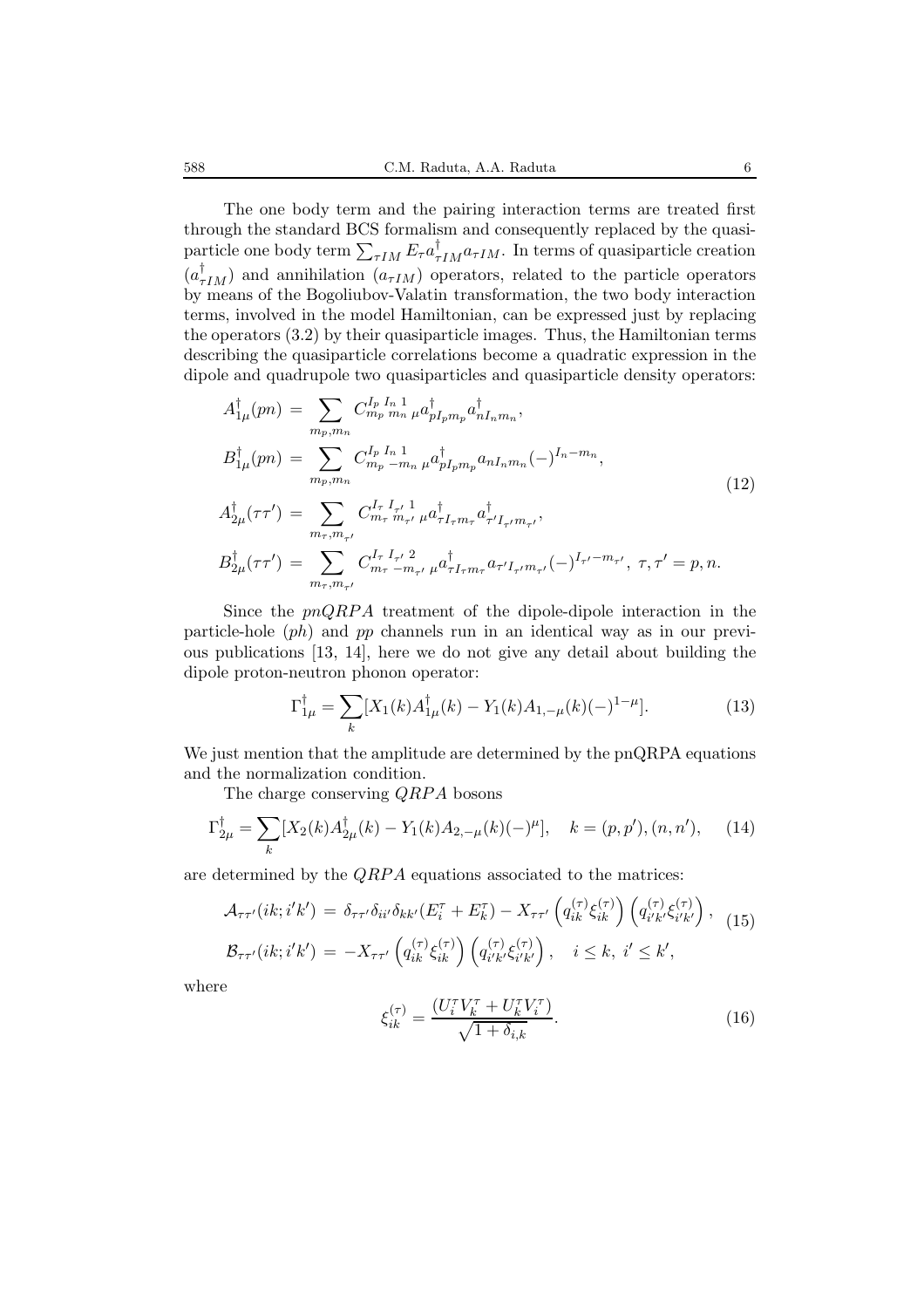In order to distinguish between the phonon operators acting in the RPA space associated to the mother and daughter nuclei respectively, one needs an additional index. Also, an index labeling the solutions of the RPA equations is necessary. Thus, the two kinds of bosons will be denoted by:

$$
\Gamma^{\dagger}_{1\mu}(jk), \quad j = i, f; \ k = 1, 2, \dots, N_s^{(1)}; \n\Gamma^{\dagger}_{2\mu}(jk), \quad j = i, f; \ k = 1, 2, \dots, N_s^{(2)}.
$$
\n(17)

Acting with  $\Gamma_{1\mu}^{\dagger}(ik)$  and  $\Gamma_{1\mu}^{\dagger}(fk)$  on the vacuum states  $|0\rangle_i$  and  $|0\rangle_f$  respectively, one obtains two sets of non-orthogonal states describing the intermediate odd-odd nucleus. By contrast, the states  $\Gamma_2^{\dagger}(ik)|0\rangle_i$  and  $\Gamma_2^{\dagger}(fk)|0\rangle_f$  describe different nuclei, namely the initial and final ones participating in the process of  $2\nu\beta\beta$  decay. The mentioned indices are however omitted whenever their presence is not necessary.

Within the boson expansion formalism the transition GT operators are written as polynomial expansion in terms of the QRPA boson operators with the expansion coefficients determined such that the mutual commutation relations of the constituent operators  $A_{1\mu}^{\dagger}(pn), A_{1\mu}(pn), B_{1\mu}^{\dagger}(pn), B_{1\mu}(pn)$  be pre-<br>served in each order of approximation [18]. One arrives at the expressions: served in each order of approximation [18]. One arrives at the expressions:

$$
A_{1\mu}^{\dagger}(j_{p}j_{n}) = \sum_{k_{1}} \left\{ A_{k_{1}}^{(1,0)}(j_{p}j_{n})\Gamma_{1\mu}^{\dagger}(k_{1}) + A_{k_{1}}^{(0,1)}(j_{p}j_{n})\Gamma_{1-\mu}(k_{1})(-)^{1-\mu} \right\} + \sum_{k_{1},k_{2},k_{3};l=0,2} \left\{ A_{K_{3}k_{2}k_{1}}^{(3,0);l}(j_{p}j_{n}) \left[ \left( \Gamma_{2}^{\dagger}(k_{3})\Gamma_{2}^{\dagger}(k_{2}) \right)_{l} \Gamma_{1}^{\dagger}(k_{1}) \right]_{1\mu} \right. + A_{K_{3}k_{2}k_{1}}^{(0,3);l}(j_{p}j_{n}) \left[ (\Gamma_{2}(k_{3})\Gamma_{2}(k_{2}))_{l} \Gamma_{1}(k_{1}) \right]_{1\mu} \right\} + \sum_{k_{1},k_{2},k_{3};l=0,2} \left\{ A_{K_{1}k_{2}k_{3}}^{1,(2\bar{2})l}(j_{p}j_{n}) \left[ \Gamma_{1}^{\dagger}(k_{1}) \left( \Gamma_{2}^{\dagger}(k_{2})\Gamma_{2}(k_{3}) \right)_{l} \right]_{1\mu} \right. (18) + A_{K_{3}k_{2}k_{1}}^{(2\bar{2})l;1}(j_{p}j_{n}) \left[ \left( \Gamma_{2}^{\dagger}(k_{3})\Gamma_{2}(k_{2}) \right)_{l} \Gamma_{1}(k_{1}) \right]_{1\mu} \right\}, B_{1\mu}^{\dagger}(j_{p}j_{n}) = \sum_{k_{1}k_{2}} \left\{ \mathcal{B}_{k_{1}k_{2}}^{(2,0)}(j_{p}j_{n}) \left[ \Gamma_{1}^{\dagger}(k_{1})\Gamma_{2}^{\dagger}(k_{2}) \right]_{l\mu} + \mathcal{B}_{k_{1}k_{2}}^{(0,2)}(j_{p}j_{n}) \left[ \Gamma_{1}(k_{1})\Gamma_{2}(k_{2}) \right]_{l\mu} \right. + \mathcal{B}_{k_{1}k_{2}}^{11;12}(j_{p}j_{n}) \left[ \Gamma_{1}^{\dagger}(k_{1})\Gamma_{2}(k_{2}) \right]
$$

where the expansion coefficients are those given in Ref. [15]. If the energy carried by leptons in the intermediate state is approximated by the sum of the rest energy of the emitted electron and half the Q-value of the double beta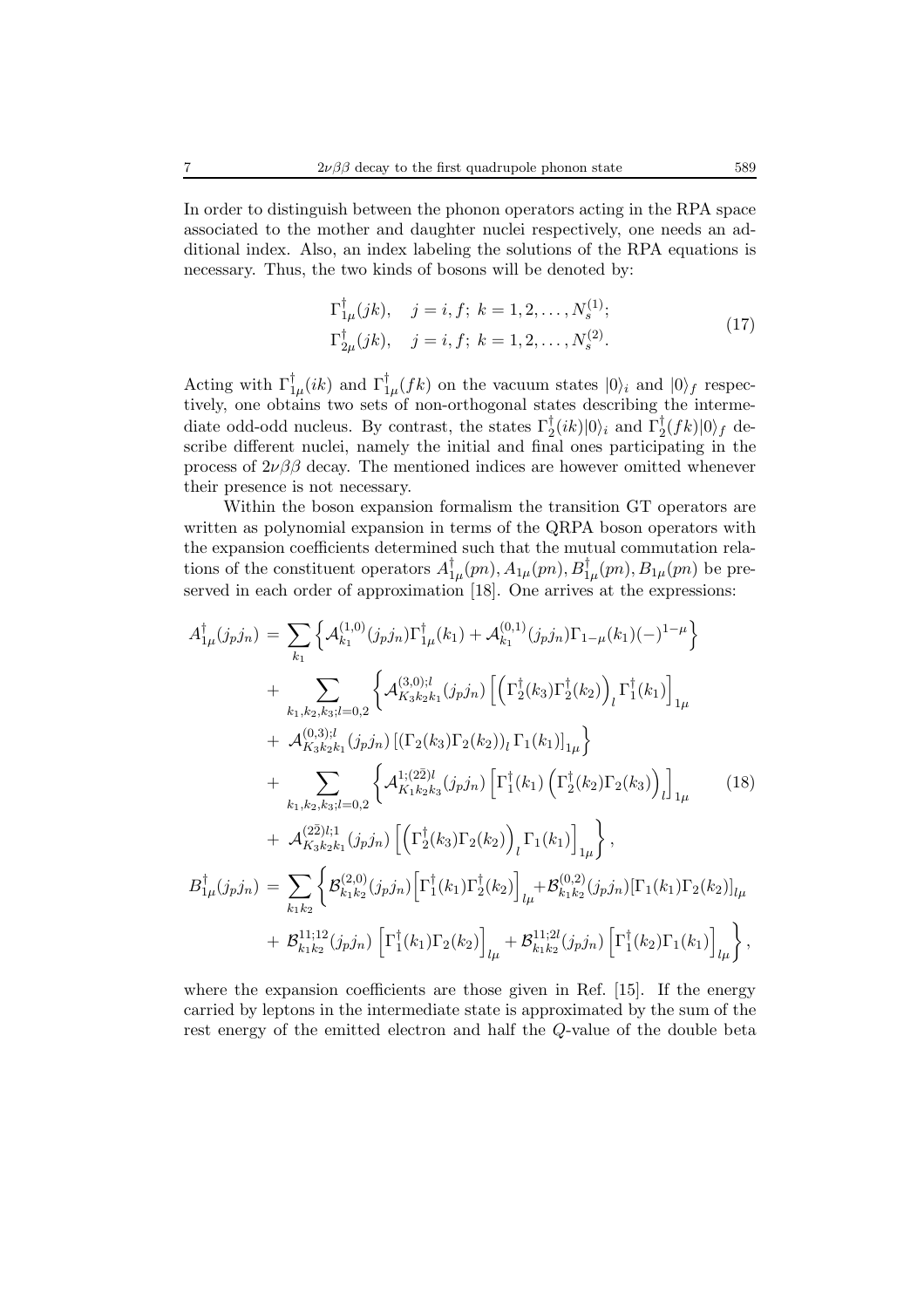decay process

$$
\Delta E = m_e c^2 + \frac{1}{2} Q_{\beta\beta}^{(0\to 2)},\tag{19}
$$

the reciprocal value of the  $2\nu\beta\beta$  half life can be factorized as:

$$
T_{1/2}^{2\nu}(0_i^+ \to 2_f^+)^{-1} = F_2 |M_{GT}^{(02)}|^2, \tag{20}
$$

where  $F_2$  is the Fermi integral which characterizes the phase space of the process while the second factor is the GT transition amplitude which, in the second order of perturbation theory, has the expression:

$$
M_{GT}^{(02)} = \sqrt{3} \sum_{k,m} \frac{i \langle 0 | \beta^+ | k, m \rangle_i}{(E_{k,m} + \Delta E_2)^3} \frac{i \langle k, m | k', m' \rangle_f}{(E_{k,m} + \Delta E_2)^3}.
$$
 (21)

Here  $\Delta E_2 = \Delta E + E_{1+}$ , with  $E_{1+}$  standing for the experimental energy for the first state 1<sup>+</sup>. The intermediate states  $|k,m\rangle$  are k-boson states with  $k = 1, 2, 3$ labeled by the index m, specifying the spin and the ordering label of the RPA roots. Inserting the boson expansions from Eq. (19) into the expression of the  $\beta^+$  transition operator one can check that the following non-vanishing factors, at numerator, show up:

$$
i\langle 0||\Gamma_1(i,k_1)||1,1_{k_1}\rangle_i f\langle 1,1_{k_2}||\Gamma_1^{\dagger}(f,k_2)\Gamma_2(f,1)||1,2_1\rangle_f,
$$
  
\n
$$
i\langle 0||\Gamma_1(i,k_1)\Gamma_2(i,k_2)||2,1_{k_1}2_{k_2}\rangle_i f\langle 2,1_{j_1}2_1||\Gamma_1^{\dagger}(f,j_1)||1,2_1\rangle_f,
$$
  
\n
$$
i\langle 0||\Gamma_1(i,k_1)\Gamma_2(i,k_2)\Gamma_2(i,k_3)||3,1_{k_1}2_{k_2}2_{k_3}\rangle_i f\langle 3,1_{j_1}2_{j_2}2_1||\Gamma_1^{\dagger}(f,j_1)\Gamma_2^{\dagger}(f,j_2)||1,2_1\rangle_f,
$$
  
\n
$$
i\langle 0||\Gamma_1(i,k_1)\Gamma_2(i,k_2)||2,1_{k_1}2_{k_2}\rangle_i f\langle 2,1_{j_1}2_{j_2}||\Gamma_1^{\dagger}(f,j_1)\Gamma_2^{\dagger}(f,j_2)\Gamma_2(f,1)||1,2_1\rangle_f.
$$
 (22)

The term  $E_{k,m}$  from the denominator of Eq. (21) is the average of the energies of the mother and daughter states  $|k,m\rangle$  normalized to the average energy of the first  $pnQRPA$  states  $1^+$  in the initial and final nuclei. Calculations were performed for the following 6 double beta emitters:  $^{48}Ca$ ,  $^{76}Ge$ ,  $^{96}Zr$ ,  $100$ Mo,  $116$ Cd,  $130$ Te. Since the single particle space, the pairing interaction treatment, and the pnQRPA description of the dipole states describing the intermediate odd-odd nuclei used in the present paper are identical with those from Refs. [13, 14] for ground to ground transition, we don't present them again. The strength of the QQ interaction was fixed by requiring that the first root of the QRPA equation for the quadrupole charge conserving boson is close to the experimental energy of the first  $2^+$  state. To save the space the results of the fitting procedure will not be given.

Having the RPA states defined, the GT amplitude has been calculated by means of Eq. (21), while the half life with Eq. (20). The Fermi integral for the transition  $0^+ \rightarrow 2^+$  was computed by using the analytical result given in Ref. [4]. The final results are collected in Table 1.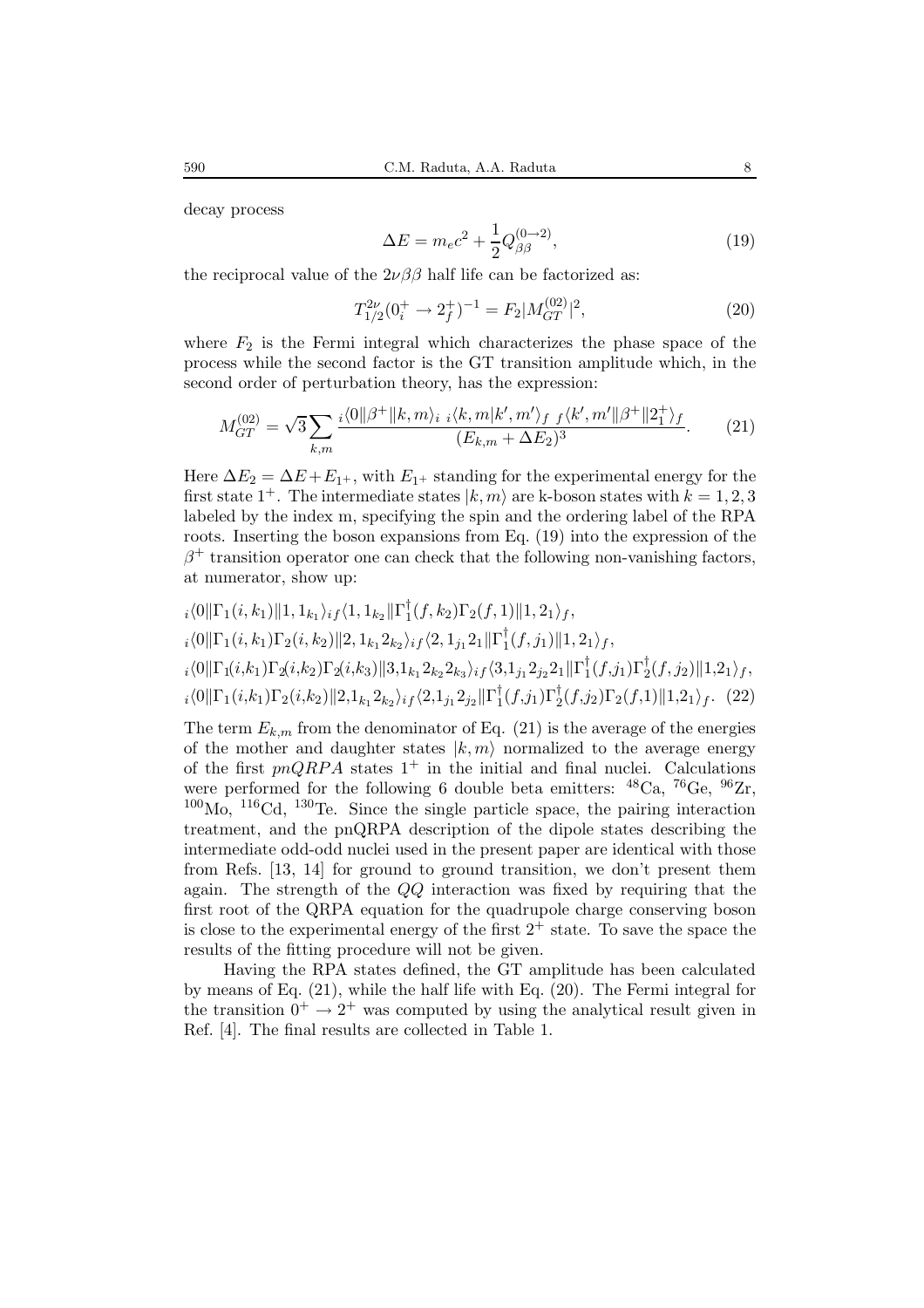| ,<br>,<br>.,<br>× |  |
|-------------------|--|
|-------------------|--|

The GT transition amplitudes and the half lives of the double beta decay  $0^+ \rightarrow 2^+$  are given. Also the Q values are given in units of  $m_e c^2$ .  $\Delta E_2$  is the energy shift defined in the text. For comparison, we give also the available experimental results as well as some theoretical predictions obtained with other formalisms. The  $M_{GT}$  values for the ground to ground transitions are also listed. For <sup>100</sup>Mo we mention the result of Ref. [20] obtained with an  $SU(3)$  deformed single particle basis  $a)$  and with a spherica l basis  $\binom{b}{b}$ 

| Nucleus         | $Q_{\beta\beta}^{2^+}$ | $M_{GT}^{(0\rightarrow2)}$   |                       | $T^{(0\rightarrow 2)}$<br>[yr]<br>1/2 |                                    |
|-----------------|------------------------|------------------------------|-----------------------|---------------------------------------|------------------------------------|
|                 | $ m_ec^2 $             | $\overline{\text{MeV}^{-3}}$ | present               | Exp.                                  | Ref. [19]                          |
| $^{48}$ Ca      | 6.432                  | $0.901\times10^{-3}$         | $1.72\times10^{24}$   |                                       |                                    |
| $^{76}$ Ge      | 2.894                  | $0.558\times10^{-3}$         | $5.75\times10^{28}$   | $>1.1\times10^{21}$                   | $1.0 \times 10^{26}$               |
| $^{96}Zr$       | 5.033                  | $0.834\times10^{-3}$         | $2.27\times10^{25}$   | $> 7.9 \times 10^{19}$                | $4.8\times10^{21}$                 |
| $^{100}\rm{Mo}$ | 4.874                  | $0.136\times10^{-2}$         | $1.21 \times 10^{25}$ | $>1.6\times10^{21}$                   | $3.9 \times 10^{24}$               |
|                 |                        |                              |                       |                                       | $a)$ 2.5 $\times$ 10 <sup>25</sup> |
|                 |                        |                              |                       |                                       | $^{b)}1.2\times10^{26}$            |
| $116 \text{Cd}$ | 2.967                  | $0.507\times10^{-2}$         | $3.4\times10^{26}$    | $>2.3\times10^{21}$                   | $1.1 \times 10^{24}$               |
| $^{130}$ Te     | 3.902                  | $0.620\times10^{-3}$         | $6.94\times10^{26}$   | $>4.5\times10^{21}$                   | $2.7\times10^{23}$                 |

Therein one may find also the available experimental data as well as some theoretical results obtained with other approaches. One notices that the half life is influenced by both the phase space integral (through the Q-value) and the single particle properties which determine the transition amplitude. Indeed, for <sup>128</sup>Te and <sup>134</sup>Xe the small *Q*-value causes a very large half life, while in  $^{48}$ Ca the opposite situation is met. By contrary the Q-value of  $^{110}Pd$ is about the same as for  ${}^{76}Ge$  but, due to the specific single particle and pairing properties of the orbits participating coherently to the process, the half life for the former case is more than three orders of magnitude less than in the later situation. The results for  $^{134}$ Xe and  $^{110}$ Pd mentioned above will be published elsewhere. The transition matrix elements reported in Ref. [19] are larger than those given here, despite the fact that the higher pnQRPA approaches in the two descriptions are similar [21]. The reason is that there a spherical single particle basis is used whereas here we use a deformed basis. The same effect of deformation on the GT matrix elements was pointed out by Zamick and Auerbach in Ref. [22]. Indeed, they calculated the GT transition matrix elements for the neutrino capture  $\nu_{\mu} + {}^{12}C \rightarrow {}^{12}N + \mu^-$  using different structures for the ground states of <sup>12</sup>C and <sup>12</sup>N: a) spherical ground states; b) asymptotic limits of the wave functions and 3) deformed states with an intermediate deformation of  $\delta$  = −0.3. The results for the transition rate were  $\frac{16}{3}$ , 0 and 0.987, respectively. Similar results are obtained also for the spin  $\tilde{M}$ 1 transitions in <sup>12</sup>C. The ratio between the transition rates obtained with spherical and deformed basis explains the factor of 5 overestimate in the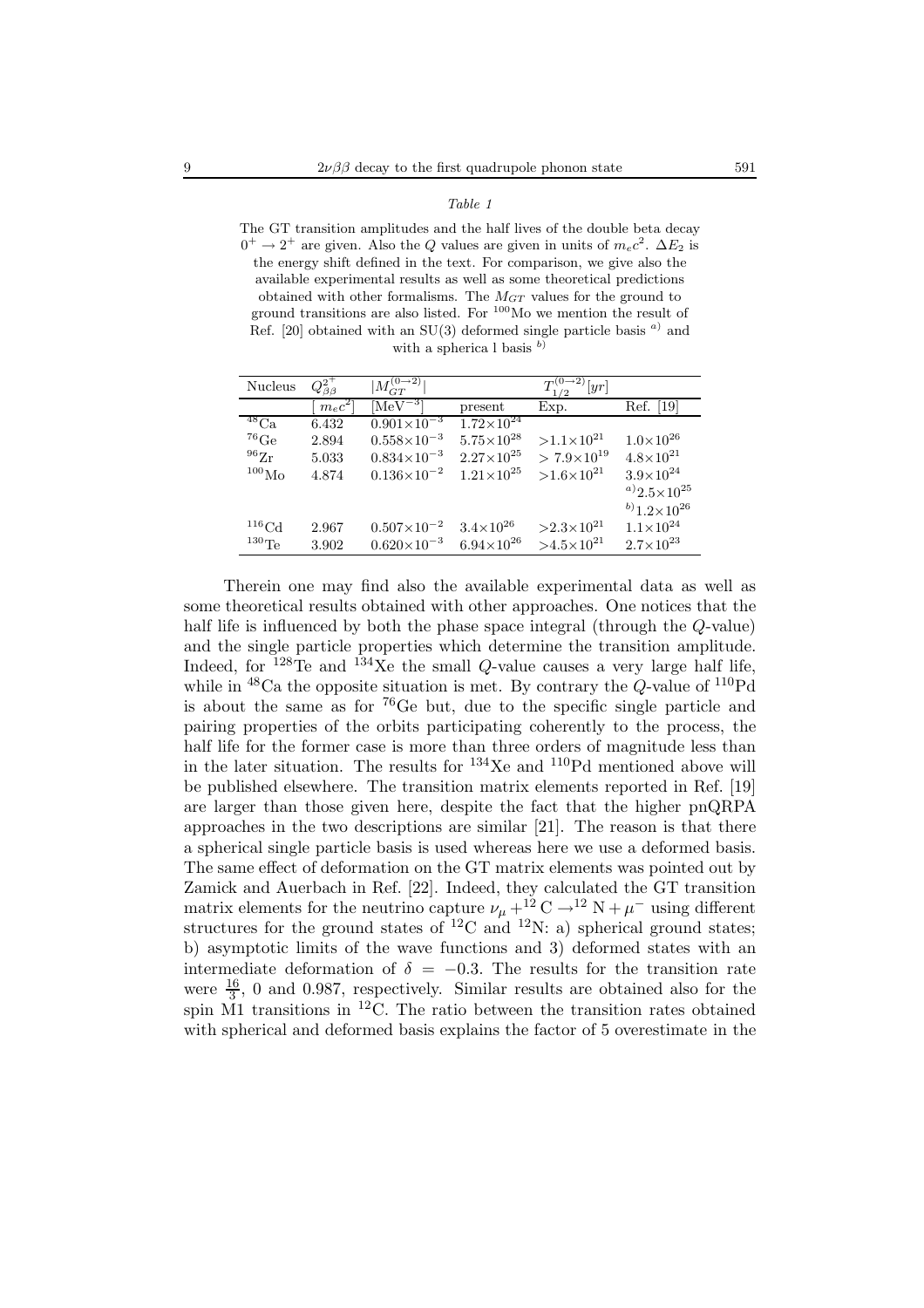calculations of Ref. [23], where a spherical basis is used. It is worth mentioning the good agreement between our prediction for <sup>100</sup>Mo and that of Ref. [20] obtained with a deformed SU(3) single particle basis.

To have a reference value for the matrix elements associated to the transition  $0^+ \rightarrow 2^+$ , one should compare them with the  $M_{GT}$  values for the ground to ground transitions given in Ref. [14]. The ratio of the transition  $0^+ \rightarrow 0^+$ and  $0^+ \rightarrow 2^+$  matrix elements is quite large for <sup>76</sup>Ge (398), <sup>100</sup>Mo (224) and  $96Zr$  (136) but small for  $110Pd$  (5.26) and  $134Xe$  (6.3). However, these ratios are not directly reflected in the half lives, since the phase space factors for the two transitions are very different from each other and moreover the differences depend on the atomic mass of the emitter.

It is worth mentioning that the double beta transitions to excited states have been considered by several authors in the past, but the calculations emphasized the role of the transition operator and some specific selection rules. Many of calculations regarded the neutrinoless process. Thus, in Ref. [24] it was shown that the neutrinoless transition to the excited  $0^+$  for medium heavy nuclei might be characterized by matrix elements which are larger than that of ground to ground transition and that happens since in the first transition, the change of the K quantum number is less. In Ref.  $[25]$  it has been stated that the  $0^+ \rightarrow 2^+$  matrix element depends on the left-right current coupling and not on the neutrino mass. This could provide a way of fixing the strength of the left-right coupling if the transition matrix element is experimentally known. However, according to the calculations of Haxton *et al.* [2], the matrix element is strongly suppressed and therefore the mentioned method of fixing the coupling parameter would not be reliable. Although the transition operator might have a complex structure, many calculations have been performed with the approximate interaction  $[\sigma(1) \times \sigma(2)]^{\lambda=2}t_{+}(1)t_{+}(2)$  in order to test some selection rules. Thus, this interaction was used in Ref. [26] for the transition  $0^+ \rightarrow 2^+$  of <sup>48</sup>Ca, using a single j calculation. It has been proved that the matrix element for this transition is suppressed due to the signature selection rules. Actually, this result confirms the feature of suppression for the  $0^+ \rightarrow 2^+$  double beta transition matrix element pointed out by Vergados [27] and Haxton *et al.* [2]. The transition to  $0<sub>1</sub><sup>+</sup>$  was examined for  $A = 76, 82, 100, 136$  nuclei by assuming light and heavy Majorana neutrino exchange mechanism and triliniar R-parity contribution. Higher RPA as well as renormalization effects for the nuclear matrix elements were included [28].

Here we show that the transition  $0^+ \rightarrow 2^+$  in a  $2\nu\beta\beta$  process is allowed by renormalizing the GT transition operator with some higher RPA corrections which results in making the matrix elements from Eq.  $(22)$  non-vanishing. The calculated  $M_{GT}$  values of the present work are smaller than those from Ref. [19] obtained with a spherical single particle basis, which agrees with the